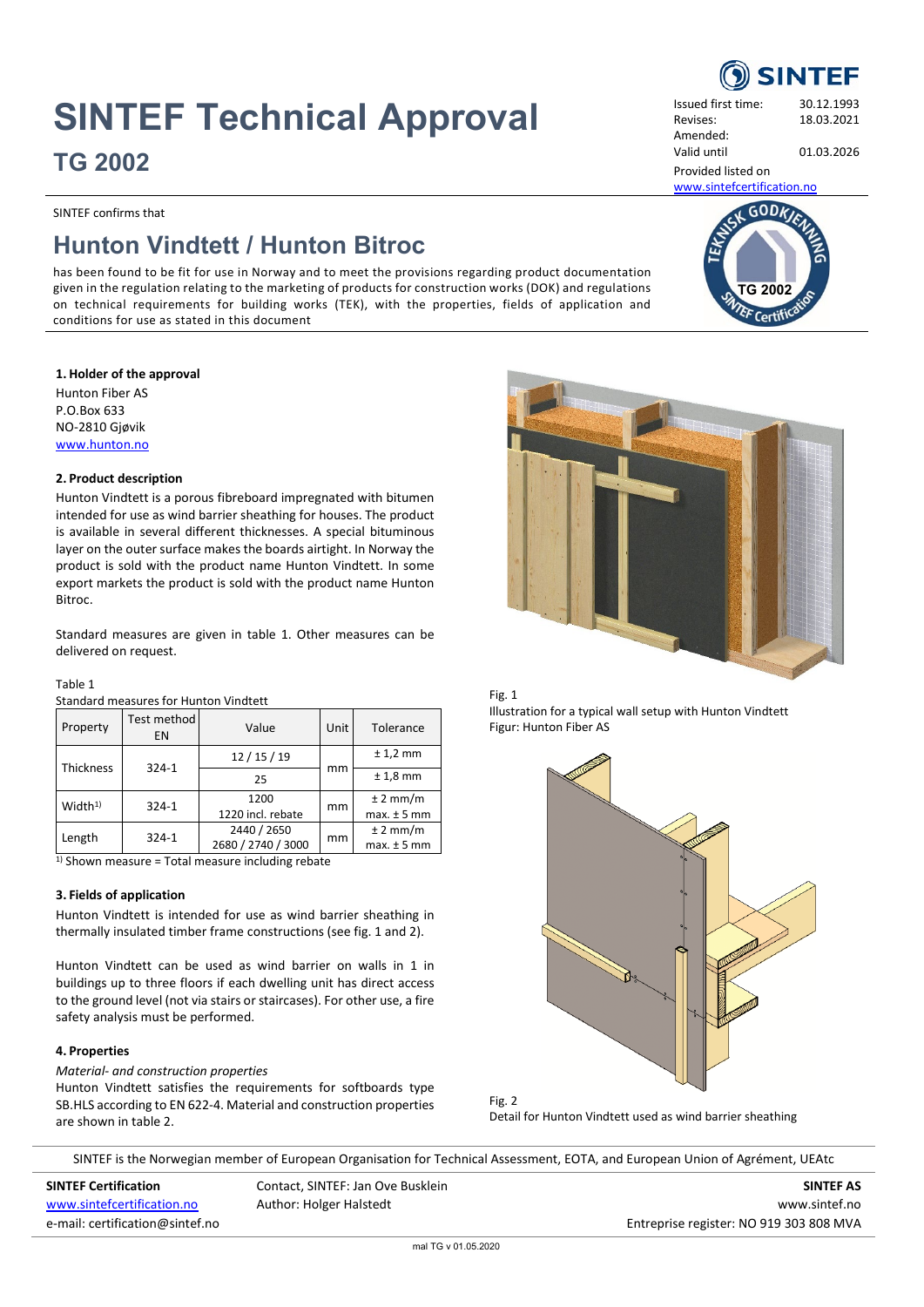#### Table 2

Material- and construction properties for Hunton Vindtett

| Property                                                                                 | Test method<br>EN                   | <b>Hunton Vindtett</b><br>12 mm |                                 | <b>Hunton Vindtett</b><br>15 mm            |                                | <b>Hunton Vindtett</b><br>19 mm |                                | <b>Hunton Vindtett</b><br>25 mm |                                |                   |
|------------------------------------------------------------------------------------------|-------------------------------------|---------------------------------|---------------------------------|--------------------------------------------|--------------------------------|---------------------------------|--------------------------------|---------------------------------|--------------------------------|-------------------|
|                                                                                          |                                     | DoP <sup>1</sup>                | Controll-<br>limit <sup>2</sup> | DOP <sup>1</sup>                           | Control-<br>limit <sup>2</sup> | DoP <sup>1</sup>                | Control-<br>limit <sup>2</sup> | DoP <sup>1</sup>                | Control-<br>limit <sup>2</sup> | Enhet             |
| Properties related to wind barrier function                                              |                                     |                                 |                                 |                                            |                                |                                 |                                |                                 |                                |                   |
| Air permeability<br>material                                                             | 12144                               | 0,5                             | 0,5                             | 0,5                                        | 0,5                            | 0,5                             | 0,5                            | 0,5                             | 0,5                            | $m^3/m^2$ h50Pa   |
| Air permeability<br>construction                                                         | 12144                               | $\blacksquare$                  | $0,7^{3}$                       | $\overline{\phantom{a}}$                   | $0,7^{3}$                      | $\overline{a}$                  | (0,7 <sup>3</sup> )            | $\overline{\phantom{a}}$        | $0,7^{3}$                      | $m^3/m^2h$ 50Pa   |
| Water vapour resist. Sd<br>Equivalent air layer<br>thickness                             | ISO 12572<br>(50/93% RH 23°C)       |                                 | 0,25                            | $\overline{a}$                             | 0,35                           |                                 | 0,35                           | $\blacksquare$                  | 0,45                           | m                 |
| Thermal conductivity $\lambda_d$                                                         | 12667                               | 0,049                           | $0,049^{3}$                     | 0,05                                       | $0,05^{3}$                     | 0,05                            | $0,05^{3}$                     | 0,05                            | 0,05                           | W/mK              |
| Absorption of<br>condensation                                                            | NT Build 304                        | $\overline{a}$                  | 1,3                             | $\overline{a}$                             | 1,3                            |                                 | 1,3                            | $\overline{a}$                  | 1,3                            | kg/m <sup>2</sup> |
| Water tightness                                                                          | 12467                               | $\overline{\phantom{a}}$        | tight                           | $\overline{a}$                             | tight                          | $\overline{a}$                  | tight                          | $\overline{a}$                  | tight                          | $\overline{a}$    |
| Properties related to structural functions                                               |                                     |                                 |                                 |                                            |                                |                                 |                                |                                 |                                |                   |
| Bending strength<br>(vertical to main surface)                                           | 310                                 | 1,4                             | 1,4                             | 1,6                                        | 1,6                            | 1,3                             | 1,3                            | 1,1                             | 1,1                            | N/mm <sup>2</sup> |
| E-module<br>(vertical to main surface)                                                   | 310                                 | 140                             | 140                             | 140                                        | 140                            | 140                             | 140                            | 120                             | 120                            | N/mm <sup>2</sup> |
| Bracing parallel to wall axis<br>(F <sub>max</sub> in main surface)                      | 594 Annex A<br>(test area 2,4x2,4m) | ÷                               | $4,68^{4}$                      | $\overline{a}$                             | $7,57^{4}$                     |                                 | $7,35^{4}$                     | $\overline{a}$                  | $7,35^{4}$                     | kN                |
| Bracing parallel to wall axis<br>(R in main surface)                                     | 594 Annex A<br>(test area 2,4x2,4m) |                                 | $243^{4}$                       | $\overline{a}$                             | $285^{4}$                      |                                 | $228^{4}$                      | $\blacksquare$                  | $228^{4}$                      | N/mm              |
| Bracing parallel to wall axis<br>2,4 m high wall with<br>straight edges<br>rebated edges | NT Build 362                        |                                 | $3,3^{5}$<br>$2,0^{5}$          | $\overline{\phantom{a}}$<br>$\overline{a}$ | 5)<br>5)                       |                                 | 5)<br>5)                       |                                 | 5)<br>5)                       | kN/m              |
| Properties related to fibre material                                                     |                                     |                                 |                                 |                                            |                                |                                 |                                |                                 |                                |                   |
| Moisture movement                                                                        | 318<br>(30-90 % RH)                 |                                 | $\leq 0.3^{3}$                  | $\overline{a}$                             | $\leq 0.3^{3}$                 |                                 | $\leq 0.3^{3}$                 |                                 | $\leq 0.3^{3}$                 | %                 |
| Thickness swelling                                                                       | 317                                 | $\leq 0.6$                      | $\leq 0.6$                      | $\leq 0.6$                                 | $\leq 0.6$                     | $\leq 0.6$                      | $\leq 0.6$                     | $\leq 0.6$                      | $\leq 0.6$                     | %                 |

1) Manufacturers Declaration of Performance, DoP

<sup>2)</sup> Control limit shows values, product has to satisfy during internal factory production control and audit testing

3) Result from initial type testing

4) Characteristic values shown according EN 14358

5) Recommended design capacity for ultimate limited state in case of wind. Same value can be used for all thicknesses.

#### *Load-bearing capacity*

Values given for bracing parallel to wall axis in table 2 should be used for design consideration of structural purposes for defining numbers of complete boards with minimum width of 1200 mm, with straight edges and which can be fixed at all four sides as described in chapter 6 "Special conditions for use and installation".

Hunton Vindtett boards will give enough load-bearing capacity for buildings up to 2 storages if placed in regions where the wind load is not dedicated being very high.

#### *Properties related to fire*

Hunton Vindtett has a reaction to fire class F according to EN 13501-1. See clause 6 for special conditions for use and installation.

#### *Thermal insulation*

Thermal conductivity for Hunton Vindtett, shown in table 2, can give a benefit to thermal insulation of the wall. The values should be used for calculation for the thermal transmission, U-value.

#### *Airtightness construction*

Hunton Vindtett is sufficiently airtight to protect the insulation for cooling from wind, but not to fulfil the requirements regarding airtightness ( $n_{50}$ ) given in the building regulations, and in the Norwegian passive house standards, without installing the vapour barrier.

# *Durability*

Hunton Vindtett has been used since ca. 1969. Experiences have shown that Hunton Vindtett has adequate durability as sheathing wind barrier material in ordinary timber frame buildings. Furthermore, is Hunton Vindtett considered to have satisfactory durability based on laboratory testing before and after accelerated artificial climate ageing. The product must be protected against direct exposure to UV radiation in the complete construction. The product must be covered as soon as possible after installation at roofs and walls, without unnecessary delay.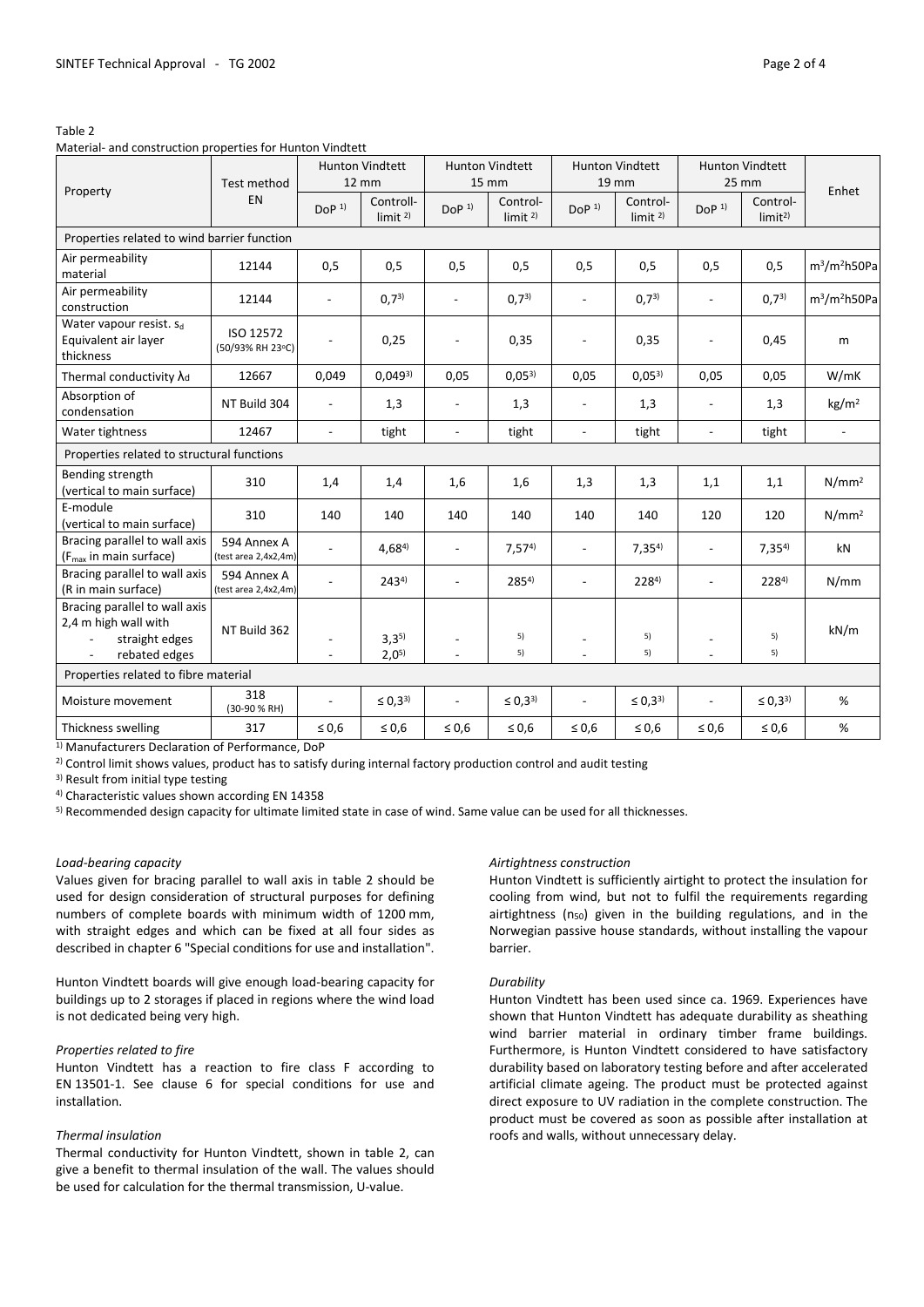#### **5. Environmental aspects**

#### *Substances hazardous to health and environment*

Hunton Vindtett contains no hazardous substances with priority in quantities that pose any increased risk for human health and environment. Chemicals with priority include CMR, PBT or vPvB substances.

#### *Waste treatment/recycling*

The product shall be sorted as residual waste on the demolition site. The product shall be delivered to an authorized waste treatment plant for energy recovery.

#### *Environmental declaration*

An environmental declaration (EPD) has been worked out according to EN 15804 for Hunton Vindtett. For complete documentation see EPD no. NEPD-1248-400-NO, [www.epd-norge.no](http://www.epd-norge.no/)

#### **6. Special conditions for use and installation**

#### *Design considerations*

For structural use and to achieve sufficient wind tightness the distance between studs, rafters, beams etc must not exceed c/c 600 mm. All panel edges need to be supported. In case of transversal joints or penetrations without support from main construction, additional support needs to be implemented.

Satisfying wind tightness in joints, on studs with width less than 48 mm, can only be achieved with the use of rebated edges as shown in fig. 3.



Fig. 3

Rebated edge at long sides of Hunton Vindtett (12mm)

The panels have only to be applied behind a rain screen in the finished construction. All joints should be clamped by battens as shown in fig. 2 to ensure long term wind tightness.

#### *Safety in case of fire*

If Hunton Vindtett is used behind cladding with gaps or openings has wind barrier to achieve the same fire classification as the cladding itself. If Hunton Vindtett is used behind building integrated solar panels the use needs to be evaluated especially.

#### *Installation*

Hunton Vindtett need to be installed with the bitumen treated, dark brown, wind tight layer facing outwards.

Panels need to be fastened with slate nails, using c/c 100 mm maximum nail spacing along the edges and c/c 250 mm at intermediate supports. Recommended lengths are shown in table 2. Alternatively, may corrosion-protected staples be used, provided the staples have a min. wire-diameter of 1.8 mm, a 20 mm long back, and a length of 2,5 times thickness of the board. Staples back shall be positioned parallel to board-edges. Nails and staples must be fixed with the head placed plane with the board surface, without penetrating the wind tight layer.

Table 3

| Recommended nail lengths for different thicknesses of Hunton Vindtett |
|-----------------------------------------------------------------------|
|-----------------------------------------------------------------------|

| Thickness | Slate nail dimensions <sup>1)</sup> |  |  |  |
|-----------|-------------------------------------|--|--|--|
| mm        | mm                                  |  |  |  |
| 12        | $2,8 \times 45$                     |  |  |  |
| 15        | $2,8 \times 45$                     |  |  |  |
| 19        | $2,8 \times 55$                     |  |  |  |
| 25        | $2,8 \times 65$                     |  |  |  |

<sup>1)</sup> Head diameter for nails in minimum 8 mm

The panel joints must be positioned centrically on the support to obtain adequate wind tightness, and to ensure that the nails achieve the necessary distance from the edges according to EN 1995-1-1 (Eurocode 5).

Generally, installation of Hunton Vindtett shall be performed according to SINTEF Building Research Design Guides No.:

- *523.255 Bindingsverk av tre. Varmeisolering og tetting*
- *525.101 Isolerte skrå tretak med lufting mellom vindsperre og undertak*
- *520.308 Yttervegger og tak i trehus med 30 minutters brannmotstand*
- *520.310 Brannspredning via fasader*
- *520.322 Brannmotstand for vegger*

#### *Transport and storage*

The panels must be stored under dry conditions and be dry at the time of installation.

#### **7. Factory production control**

Hunton Vindtett is prodused by Hunton Fiber AS, NO-2810 Gjøvik, Norway

The holder of the approval is responsible for the factory production control in order to ensure that Hunton Vindtett is produced in accordance with the preconditions applying to this approval.

The manufacturing of Hunton Vindtett is subject to continuous surveillance of the factory production control in accordance with the contract regarding SINTEF Technical Approval.

Hunton Fiber AS, Gjøvik has a quality management system certified by "Det Norske Veritas" according NS-EN 9001:2008, certificate nr. 18372-2008-AQ-NOR-NA

#### **8. Basis for the approval**

The evaluation of Hunton Vindtett is based on reports owned by the holder of the approval.

The evaluation of design and technical solutions are based on recommendations given in SINTEF Building Research Design Guides.